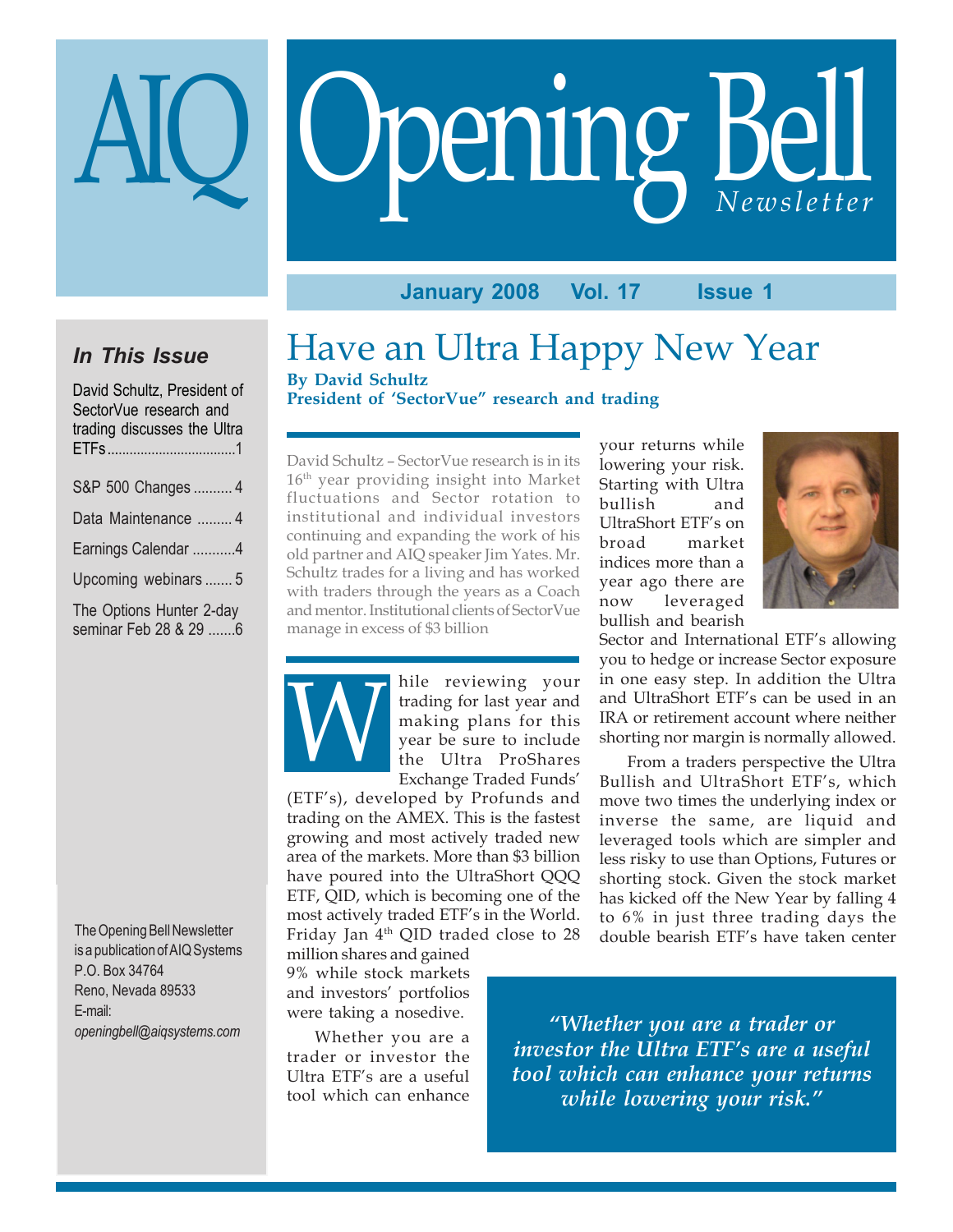### AIQ Opening Bell

the UltraShort Russell 2000, TWM, is<br>up 11.2% While these gains may seem stage. Specifically the UltraShort QQQ, QID, is up 11.6%, the UltraShort S&P 500, SDS, up 6.7% and up 11.2%. While these gains may seem extraordinary a quick look at the graphs shows the bearish and bullish ETF's have had several similar swings over the last year exaggerating the up and downs of this volatile trading range market. Over the last year we have tracked 35 positions averaging a 5% profit with a median holding period of 5 days. The most profitable positions were 1) Ultra bullish Basic Materials, UYM, purchased on Sept 10th at \$79.40 and sold on Sept 19th at \$96 for more than a 20% gain and 2) UltraShort Financial SKM purchased



**Figure 1.**Ultra Bearish Financial overlay with BB&T Corp.

*"Over the last year we have tracked 35 positions averaging a 5% profit with a median holding period of 5 days."*

Banks and

on October 10<sup>th</sup>

for \$73.50 and the UltraShort funds, or even short sold on October the UltraBull funds, to hedge against 22nd at \$86 for a market risk and the wide fluctuations 17% gain. UYM we are becoming all to familiar with rallied to \$110 a in today's markets. For example you few weeks later may have a core position in Microsoft, and the bearish which has done quite well of late, and Financial SKF, would incur a large tax bill if you sold soared to \$112 as it but are concerned about the stock financial stocks months. You can purchase enough have fallen. The shares of the UltraShort QQQ ETF, highly liquid QQQ ETF's, QLD and QID, to even out the markets effect flexibility. The most obvious is to use market in the coming weeks or

# QID and S&P500 etfs, SDS and SSO, on Microsoft stock without disturbing

have also become a favorite vehicle for day traders. The first trading day of this year is a good example- On Jan 2nd QLD opened at \$100 sinking to \$95 by noon yet an afternoon flurry saw a 2 point bounce to 97 before

*"The leveraged funds allow you to do this with as little cash as possible and without opening an options or Futures account. "*

# **AIQ Opening Bell Newsletter**

**P.O. Box 34764 Reno, NV 89533**

AIQ Opening Bell does not intend to make trading recommendations, nor do we publish, keep or claim any track records. It is designed as a serious tool to aid investors in their trading decisions through the use of AIQ software and an increased familiarity with technical indicators and trading strategies. AIQ reserves the right to use or edit submissions.

While the information in this newsletter is believed to be reliable, accuracy cannot be guaranteed. Past performance does not guarantee future results.

**© 1992-2008, AIQ Systems**

sliding back down to 95 again for a total of 9 points in one day for a nimble trader.

For investors and Portfolio managers the Proshares ETF's open up a wide variety of risk management tactics, asset allocation strategies and your long term position. The ETF's are also flexible and liquid enough for you to target a specific news event like an FOMC meeting or Jobs report using just enough of the Ultra ETF's to be 'market neutral' for a few days or weeks until markets settle down.

### January 2008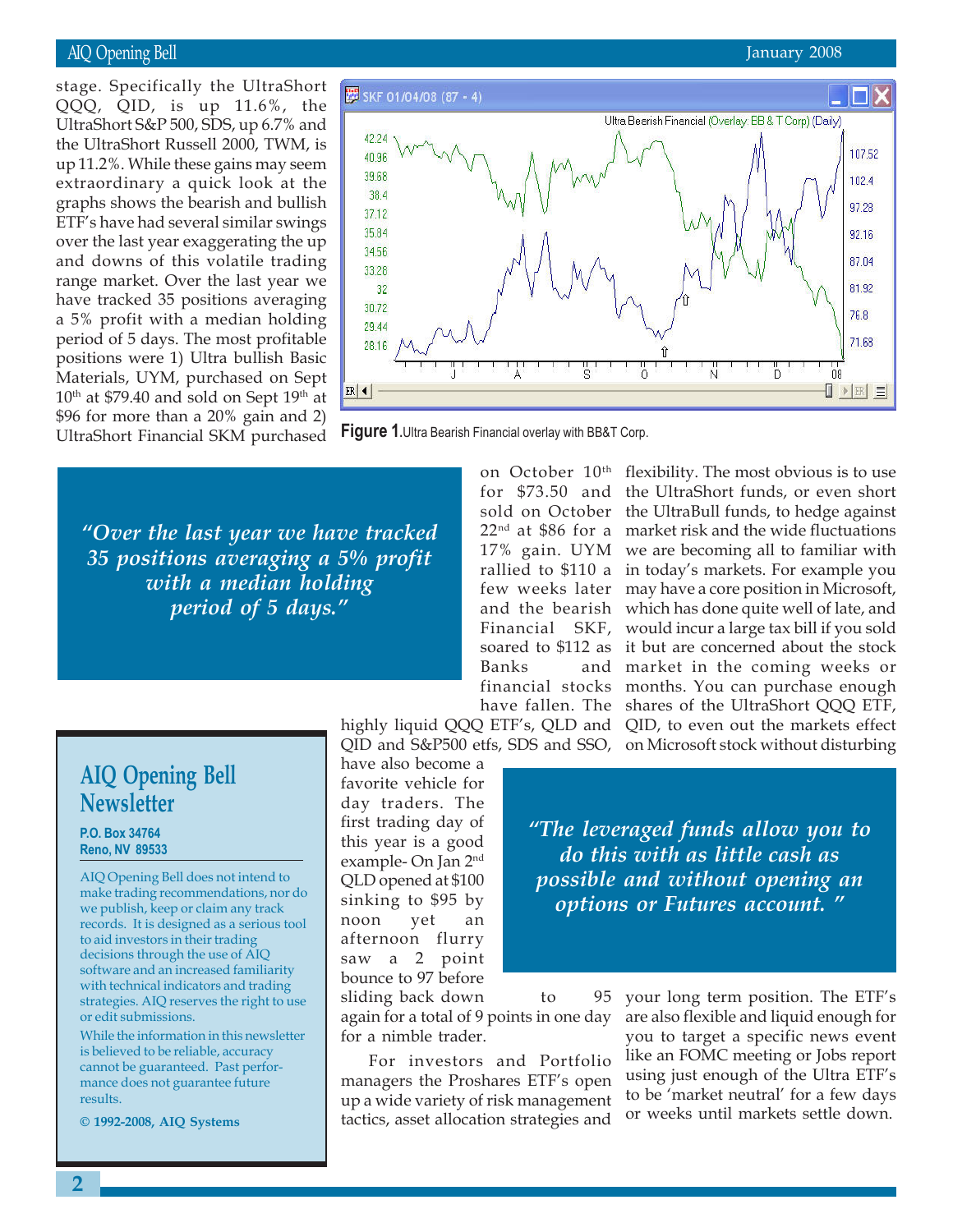### September 2005 January 2008 AIQ Opening Bell

The leveraged funds allow you to do this with as little cash as possible and without opening an options or Futures account. For the Portfolio Manager practicing Asset allocation using Ultra ETF's, which move abouttwice as much as the underlying index, frees up cash for further diversification by allowing you to take smaller positions with greater effect. For example a million dollar portfolio to be divided between stocks, bonds and 'other' assets a \$250,000 position in the SP500 Ultra fund, SSO, will have the effect of being 50% invested in the S&P500 yet leaves \$750,000 in cash to be invested. If you allocate \$350,000 to Bonds this still leaves \$400,000 or 40% to be invested in non-correlated assets such as Commodities, REIT's , Emerging markets or a few Sectors. Since there are leveraged Emerging Markets and Sector Ultra ETF's and UltraShort ETF's the possible allocation mix is ever expanding.

Sectors being the obvious focus of our research at SectorVue the Proshares Sector ETF's, which track most of the Dow Jones Sectors, deserve some special mention. Over the last twenty years Sector allocation has become as important if not more so than asset allocation. In 2007 being in the right or wrong sectors was likely the difference between making and losing money. Very simply if you owned some of the Oil Patch sectors you did well and if you held the Financials you did not do well. The notion of passive investing with balanced positions in all Sectors probably got you stuck in the mud last year and feeling very exposed to recent turmoil and news headlines. If you have a long term position in a good dividend paying Bank stock then UltraShort Financial ETF, SKF, should have been your best friend allowing you to ride out the sub-prime storm.

The allure of picking Sectors is they trend strongly when macroeconomic factors become large enough



**Figure 2.**ProShares Ulta QQQQ and UltraShort QQQQ ProShares

to affect the business all in the same way. Last years sub-prime financial crisis and oil price rally are the most recent examples of a powerful trend underway. Proshares Ultra ETF's magnify these moves hence the UltraShort Financial, SKG, is up more than 50% and Ultra bullish Oil and Gas, DIG, bounced up more than 25% in the last quarter of the year.

Perhaps one of the most beneficial aspects of the Ultra Bullish and UltraShort ETF's is the ability to establish a bearish and/or leveraged position in an IRA or retirement account. While bearish and leveraged Mutual Funds have been around for years the ETF's offer a degree of flexibility to adjust positions in response to market movements during the day and generally have lower expense ratios than standard or leveraged Mutual Funds. Establishing a position which goes up when the market goes down is handy enough and current market action more than

warrants exploring the idea. Being able to do so without opening a separate mutual fund account and on a moments notice is a bare necessity these days. While holding a bearish position has not been a profitable long term investment strategy in the past watching your retirement account erode while the stock market sinks is hardly a recipe for resting comfortably now or tomorrow.

The Bullish and Bearish leveraged ETF's, Sector ETF's, and now International ETF's offer the individual and investment professional choices heretofore unavailable to all but the largest and most sophisticated Institutional investors.

Last but not least the introduction of listed options on the Ultra bullish and UltraShort SP500, Dow Jones, NDX and Russell 2000 ETF's allows for some creative tactics. The first is establishing a Covered Call Write on a Bearish ETF which will profit when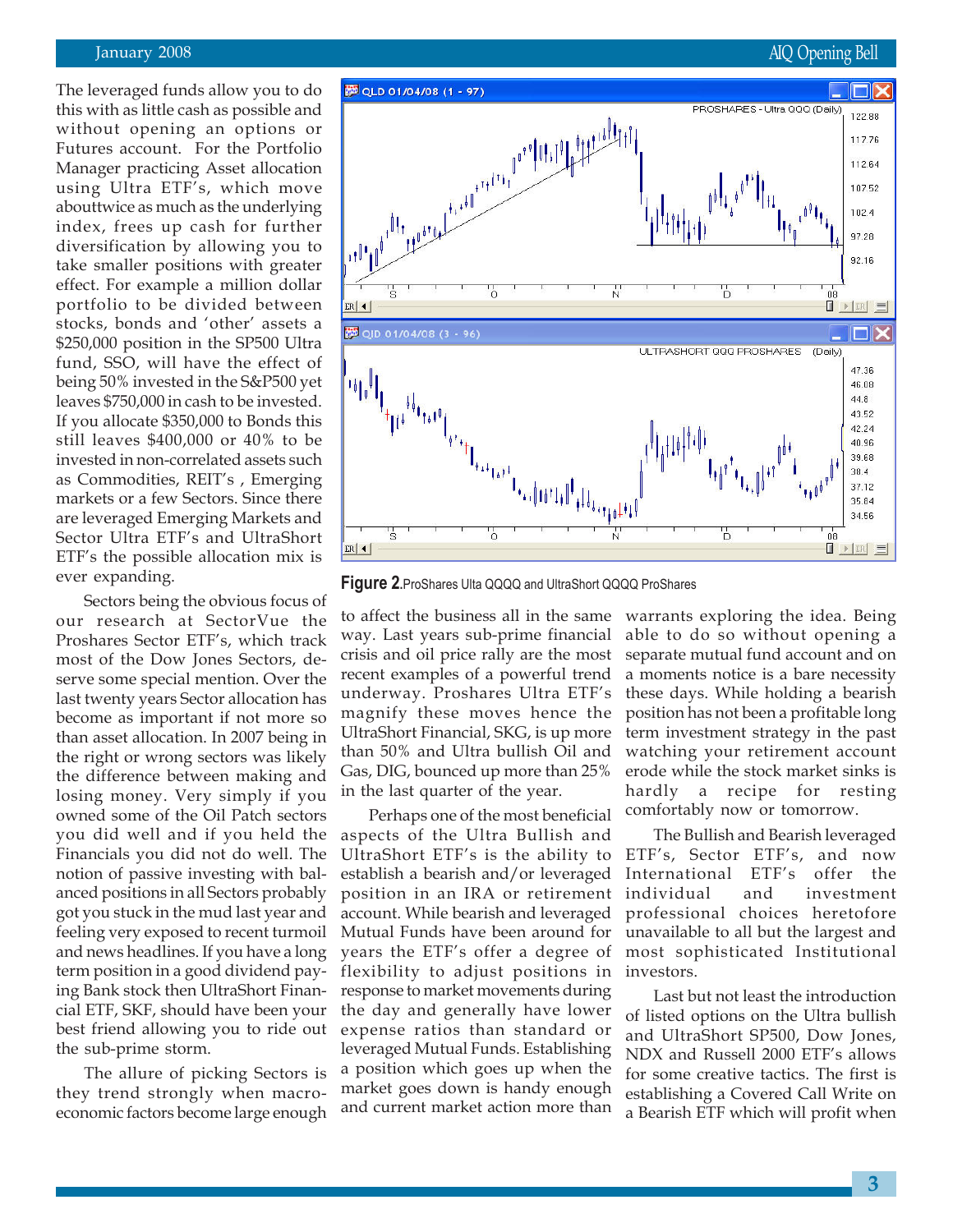the UltraShort SP500 ETF, SDS was the underlying index sinks or stays the same. For example on December 14th the S&P500 was around 1480 and trading at \$54. If you had a neutral to bearish market opinion or wanted to balance out other covered write positions which are inherently bullish, you would purchase SDS at \$54 and sell the January 56 Call, SDS AD, for \$2. If the S&P 500 stayed relatively the same through expiration day you would earn a static return of about 3.7%. If the S&P500 drops (as it has) and the UltraShort ETF moves up to \$56 or more you could be called away for a 7.4% return in only five weeks. Second comes the possibility of buying a Put or Call on an Ultra ETF. I call these 'options on steroids' since you are applying leverage to a leveraged product. If for instance you had a hunch the big NASDAQ stocks Apple and Google would run into some profit taking after New Year's you could have purchased a Jan 100 Put on the UltraQQQ ETF, QLD, which was just under \$4 on Monday Dec.  $31<sup>st</sup>$  and leapt up to \$12 by Friday January  $4<sup>th</sup>$  as the QLD fell from \$100 to \$88. Conversely a Call on the UltraShort QQQ ETF, QID, also tripled from 1.25 to 4.75. Given these 'options on steroids' move so quickly I would only spend as much as you can afford to lose keeping in mind the thought "Have a hunch – buy a bunch. Hunch is wrong – bunch is gone". In summary while using Puts or Calls on Ultra Short and Ultra ETF's requires some upside down and out of the box thinking they add are few arrows to the traders quiver.

*David Schultz is President of 'SectorVue" research and trading. For more information on using AIQ's technical analysis and market breadth tools to trade the Ultra ETF's contact Mr. Schultz at 'sectorvue@gmail.net*

Information presented is for educational purposes only. Nothing published by SectorVue should be considered personalized investment advice. There can be no assurance the above mentioned strategies will produce a profit. All trading incurs the risk of losses.

### **STOCK DATA MAINTENANCE**

### **The following table shows stock splits and other changes:**

| <b>Stock</b>        | Ticker      | Split | Approx. Date |
|---------------------|-------------|-------|--------------|
| Deere               | DE          | 2:1   | 12/04/07     |
| LKQ Corp            | <b>LKOX</b> | 2:1   | 12/04/07     |
| Rofin-Sinair Tech.  | <b>RSTI</b> | 2:1   | 12/06/07     |
| Carolina Trust Bank | CART        | 11:10 | 12/11/07     |
| Gorman-Rupp Co.     | GRC         | 5:4   | 12/11/07     |
| Met-Pro Corp        | <b>MPR</b>  | 4:3   | 12/11/07     |
| Rollins Inc.        | ROL         | 3:2   | 12/11/07     |
| XTO Energy          | <b>XTO</b>  | 5:4   | 12/14/07     |
| Denbury Resources   | <b>DNR</b>  | 2:1   | 12/17/07     |
| Borg Warner         | <b>BWA</b>  | 2:1   | 12/18/07     |
| Kennametal          | <b>KMT</b>  | 2:1   | 12/19/07     |
| Cameron             | CAM         | 2:1   | 12/31/07     |

### **S&P 500 Changes**

**Changes to the S&P 500 Index**

| <b>Additions:</b>         |            | <b>Deletions:</b>         |            |  |
|---------------------------|------------|---------------------------|------------|--|
| Transocean Inc. (New) RIG |            | Transocean Inc. (Old) RIG |            |  |
| American Tower Corp. AMT  |            | ALLTEL Corp. AT           |            |  |
| Manitowoc Co.             | <b>MTW</b> | Tektronix Inc. TEK        |            |  |
| Pepco Holdings Inc.       | POM        | Manor Care Inc.           | <b>HCR</b> |  |

AIQ updates the S&P 500 groups and sectors on a regular basis, to find out more visit http://www.aiqsystems.com/lists.htm

### **JANUARY EARNINGS CALENDAR**

### **The following table shows some major stocks earnings dates**

| Stock               | Ticker      | Time       | Date     |
|---------------------|-------------|------------|----------|
| Citigroup           | $\subset$   | Before Mkt | 01/15/08 |
| Intel               | <b>INTC</b> | not avail  | 01/15/08 |
| <b>US Bancorp</b>   | USB         | Before Mkt | 01/15/08 |
| <b>AMR</b> Corp     | AMR         | not avail  | 01/16/08 |
| JP Morgan           | <b>IPM</b>  | 7am est    | 01/16/08 |
| Wells Fargo Banc.   | <b>WFC</b>  | Before Mkt | 01/16/08 |
| IBM                 | IBM         | After Mkt  | 01/17/08 |
| Bank of America     | BAC         | not avail  | 01/22/08 |
| Johnson & Johnson   | JNJ         | 8:30am est | 01/22/08 |
| eBay                | EBAY        | not avail  | 01/23/08 |
| General Dynamics    | GD          | not avail  | 01/23/08 |
| Motorola            | MOT         | not avail  | 01/23/08 |
| United Technologies | UTX         | Before mkt | 01/23/08 |
| Amgen               | AMGN        | After mkt  | 01/24/08 |
| AT&T                | T           | Before mkt | 01/24/08 |
| Nokia               | <b>NOK</b>  | not avail  | 01/24/08 |
| Sun Microsystems    | <b>JAVA</b> | not avail  | 01/24/08 |
| Honeywell           | <b>HON</b>  | Before mkt | 01/25/08 |
| Halliburton         | <b>HAL</b>  | Before mkt | 01/28/08 |
| McDonalds           | MCD         | Before mkt | 01/28/08 |
| YAHOO               | YHOO        | not avail  | 01/29/08 |
| Amazon              | <b>AMZN</b> | not avail  | 01/30/08 |
| Boeing              | ВA          | not avail  | 01/30/08 |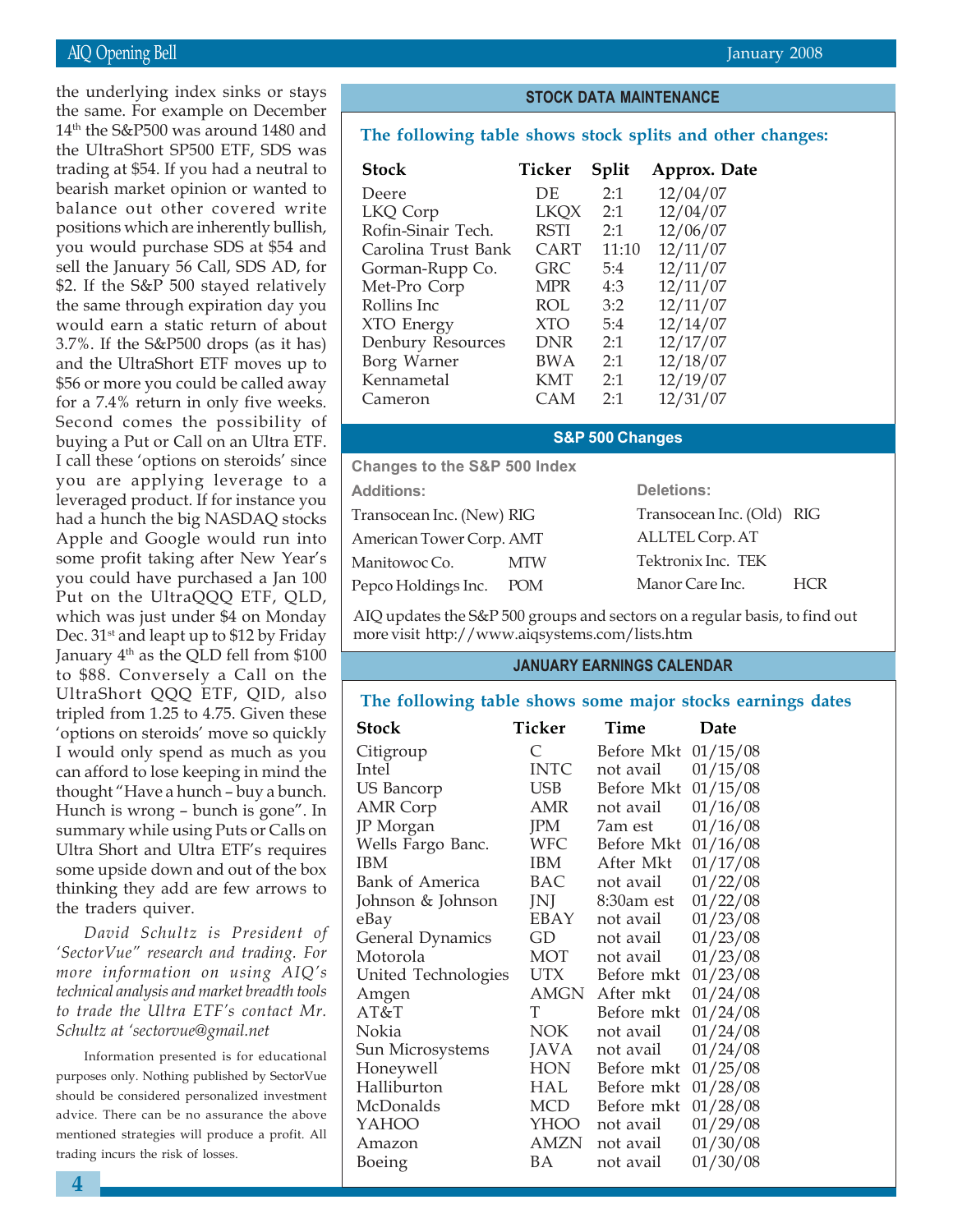| <b>AIQ Webinars January 2008</b> |                                                                      |  |  |  |
|----------------------------------|----------------------------------------------------------------------|--|--|--|
| January 14th                     |                                                                      |  |  |  |
|                                  | Analyzing Current Market Conditions, and Specific Trading Setups     |  |  |  |
|                                  | Presenter - Steve Palmquist, daisydogger.com                         |  |  |  |
|                                  | Time 1:00 - 1:30pm EST<br>cost FREE                                  |  |  |  |
|                                  | https://aiq.ilinc.com/join/vwmpwx/hkkbsbx                            |  |  |  |
| January 15th                     |                                                                      |  |  |  |
|                                  | Successful Options Trading Strategy - The Options Hunter.            |  |  |  |
|                                  | Presenter - Dale Wheatley, The Options Hunter                        |  |  |  |
|                                  | Time 7:00 - 8:00pm EST<br>cost FREE                                  |  |  |  |
|                                  | http://prowebinars.epopcentral.com/?join=R53                         |  |  |  |
| <u>January 18th</u>              |                                                                      |  |  |  |
|                                  | ChartProfit - Introduction to this powerful market analysis service. |  |  |  |
|                                  | Presenter - Bob Debnam, ChartProfit.com                              |  |  |  |
|                                  | Time 1:00pm EST<br>cost FREE                                         |  |  |  |
|                                  | http://prowebinars.epopcentral.com/?join=D91                         |  |  |  |
| January 29th                     |                                                                      |  |  |  |
|                                  | Successful Options Trading Strategy - The Options Hunter.            |  |  |  |
|                                  | Presenter - Dale Wheatley, The Options Hunter                        |  |  |  |
|                                  | Time 7:00 - 8:00pm EST<br>cost FREE                                  |  |  |  |
|                                  | http://prowebinars.epopcentral.com/?join=R53                         |  |  |  |
| January 30th                     |                                                                      |  |  |  |
|                                  | <b>Ultra Bulls and Bears</b>                                         |  |  |  |
|                                  | Presenter - David Schultz, SectorVue                                 |  |  |  |
|                                  | Time 4:30pm EST<br>cost FREE                                         |  |  |  |
|                                  | http://prowebinars.epopcentral.com/?join=T87                         |  |  |  |

### **Effective Candlestick Patterns**

Presented by Steve Palmquist a live web seminar January 29th 1:00 2:30pm Eastern.

This session covers research and testing of several candlestick patterns to reveal what works and what does not. Some popular candlestick patterns yield poor results and others may be effectively integrated into various trading strategies. Steve's test results provide traders with specific knowledge of what works and what doesn't with candlestick patterns.



This session also outlines testing results that show how altering the relationships between the candle body and tails can strongly affect results. Attendees will have a better idea of which candlestick patterns work, and how to use them in different market conditions.

### T**his is must have knowledge for traders using candlesticks**

Sign up now and take advantage of a special discount price for this event **only \$129** Call 1-800-332-2999 or visit http://www.aiqsystems.com/stevepchargeablewebinarcandles.htm